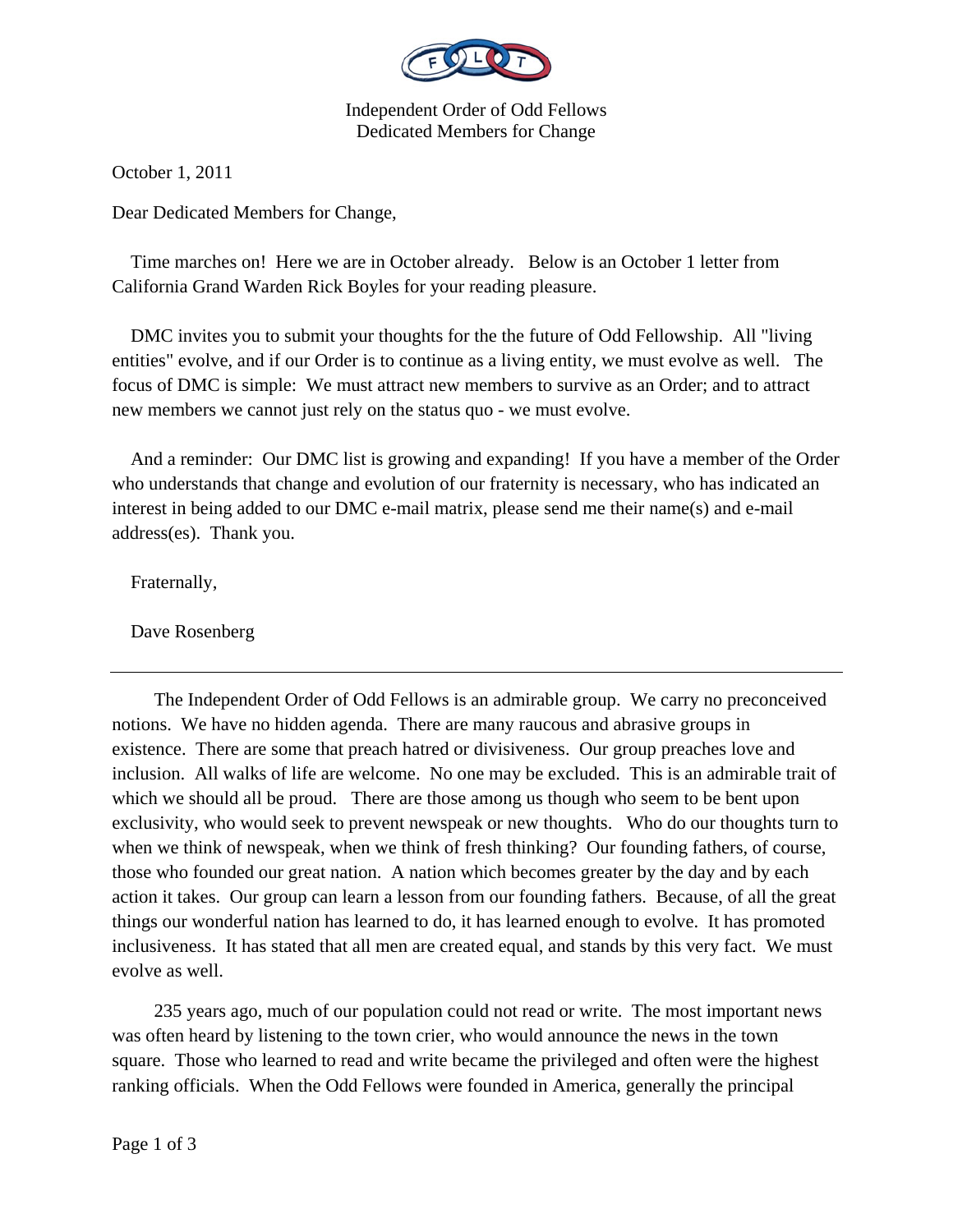

Independent Order of Odd Fellows Dedicated Members for Change

members of a lodge were those who could read and write. Other members committed to memory their charges and the unwritten work, which was passed on by word of mouth. Our lodges banded together in order to provide security and sustenance to each member. Not only did the lodge depend upon each member, each member depended upon the lodge. Therefore, the lodge was an integral part of the member's life. The term Odd Fellows was a term of endearment meant to encompass the oddities and traits of friendship, love and truth. Although it was odd, it was also enviable. Each meeting, every member would wear his finest clothes, and go to lodge to listen to the lodge members as they related the news of public events, as they would affect the members, and members individually could express their thoughts or concerns.

 Today, it is a much different world. All of us can read and write. No one needs to commit anything to memory as we have the guidebooks to guide our way. Most of us can happily state that our lives are self-sustaining, that whatever we do provides income for ourselves and our families. Therefore, lodges of all types have ceased to have an integral part in our lives. While a dinner out may be a welcome interlude to our home lives, it is no longer the necessity it once was. So then, the question presents itself, how does the lodge retain importance? How can it survive? Seen in this light, it becomes apparent that it needs to reinvigorate its own importance. It needs to announce to the town that surrounds it its meaning for existence, in this time, in this new world.

 That is why we have sought to form this committee - Dedicated Members for Change. It is not a committee bent upon hatred or exclusion. It is a committee formed solely to reinvigorate membership. Those who seem to state they don't like one or two members from the committee miss the point. There is no one way to bring in members. They are as varied as each lodge and its members. So if you think your lodge is now viable, then you are in fine shape, and the rest of us envy you. But for many of us, our lodges are shrinking, our membership aging, and our purpose for existence quickly fading away. However we look at it, we must do something. Sheer numbers bear this out. There are states and whole jurisdictions now faced with extinction. Sovereign Grand Lodge now encourages widespread change. Anyone doubting this fact, may question any SGL official, or read any new document being sent by SGL. It is time to wake up! We need to stop bickering between ourselves and stand up and welcome change. Change is coming, whether we on a personal level want it or not.

 Last year, the Dedicated Members for Change, held a dinner at Grand Lodge where we attracted 90 members, many of whom paid \$39 each, to attend our inaugural dinner meeting at Grand Lodge. In our first year, we attracted almost 50% of Grand Lodge attendees. This coming year, our goal is 75%. We are going to have the dinner very near, yet away from the Grand Lodge hotel, so that all may attend without censure or embarrassment, as there were some who were specifically told not to attend. Again, we have no purpose other than to share ideas of how to garner members. Holding grudges or encouraging negativity is no longer an option. We